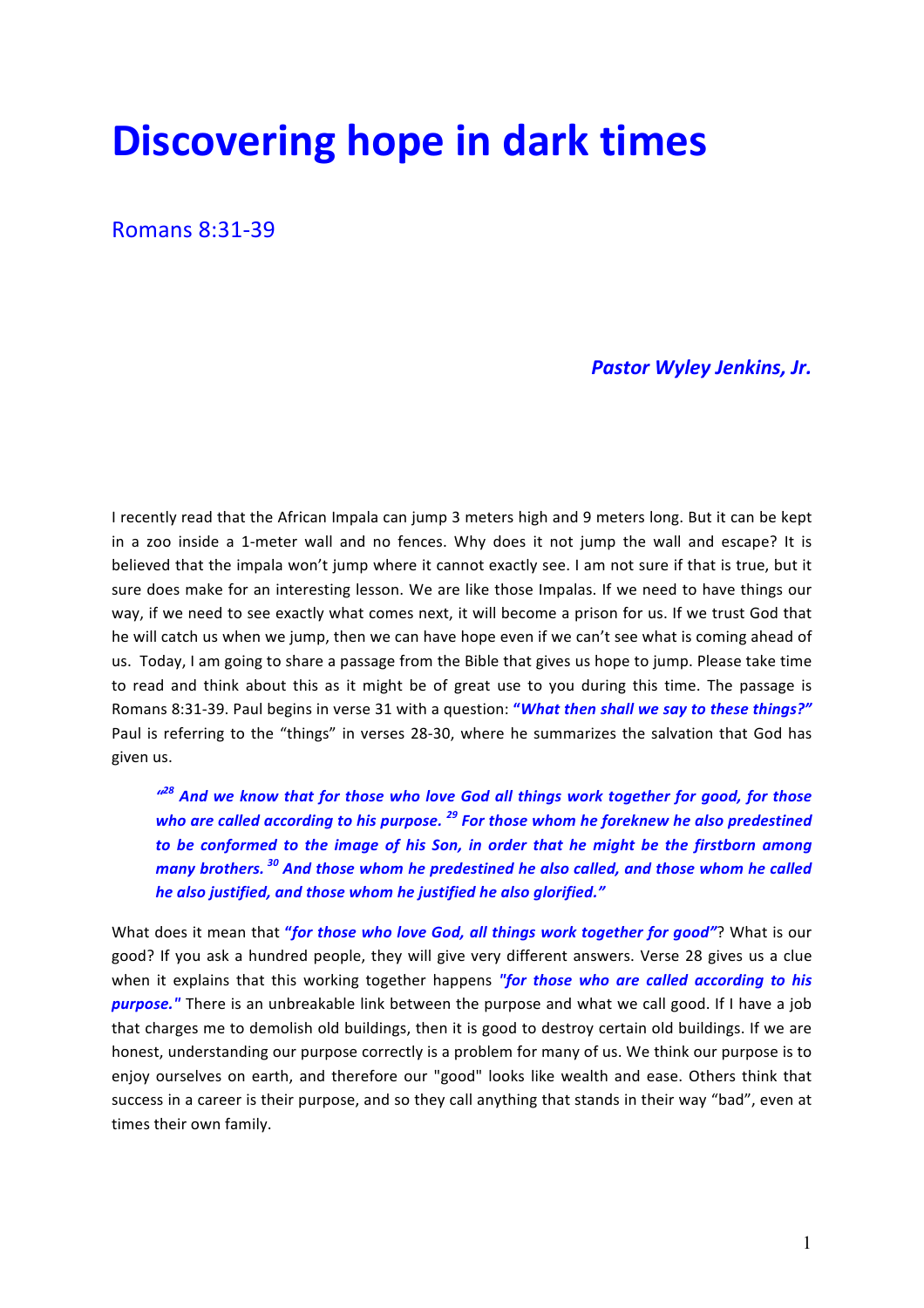When we find God's purpose for our lives, we will find his definition of good. Verse 29 explains that for God, our "purpose" is "to be conformed to the *image* of his Son". God has planned to make us look like Jesus. This has nothing to do with the physical look of Jesus. It has to do with looking like Jesus spiritually, growing in the character of Jesus here now (Phil. 2:1-10). It has to do with following the example of Jesus as God's agent on earth (1 Cor. 11:1) and deepening our relationship with God (John 14:15-31). It also has to do with the plan God has to resurrect believers and give them the same kind of sinless indestructible resurrection body that Jesus has now because of his resurrection (Phil. 3:20-21). God has plans for us and things for us to do until the day he calls us home (Eph. 2:10). God has a plan to make you into the best version of you, the one that looks the most like Jesus.

Verse 30 explains the process from God's perspective: "And those whom he predestined he also *called, and those whom he called he also justified, and those whom he justified he also glorified."* Theologians call verse 30 the golden chain of redemption, because of the chainlike connection between the four words: predestined, called, justified, and glorified. It is a process of salvation that is impossible to break, like links in a chain. Each link is a step. First, God chooses to bring us into his family. This is predestination. Don't be concerned today to understand how this and your will work together. God says he chose you, and you must also choose him. Both are true, but this passage describes God's view of salvation. Second, he calls us to himself, and eventually, you understand, believe, and are impacted by the gospel. Your faith then brings justification, which means that God not only forgives you but takes the righteousness of the spotless lamb, Jesus, and gives it to you. He agrees to see you like Jesus. He covers you with Jesus' innocence and righteousness as with a blanket or a cloak. That is justification. Lastly, he takes you on a process step by step, making you look more like Jesus. We begin to move one step at a time until the day we will be resurrected and sinless. This changing from glory to glory until resurrection is called glorification. This is the unbreakable chain of redemption. It is certain to happen. God, who began the good work in your life, will bring it to completion at the day of Jesus Christ (Phil. 1:6). We can summarize it like this: God has an unshakable purpose and plan from start to finish to make us like Jesus. That causes us to return to our passage for today, where we find four conclusions that come from this thought:

- **1.** No one can prevail against God's good purpose in our lives (v. 31).
- **2.** God will provide all the resources we need to accomplish His purposes (v. 32).
- **3.** God's opinion of us cannot be changed (v. 33-34).
- **4.** No matter the difficult circumstance or person that we deal with, we know that God loves us  $(v. 35-39)$ .

#### 1. No one can prevail against God's good purpose in our lives

### *" <sup>31</sup> What then shall we say to these things? If God is for us, who can be against us?"*

Abraham did not know God. He was a worshiper of idols (Joshua 24:2), but God called him and promised to be for him. He risked his life to follow God to a country he did not know, because God was for him. Jacob's brother wanted to kill him; his uncle tried to trick him and steal his sheep and his years of service, but God made his wealth greater than his uncle's. Jacob even blessed the Pharaoh in the name of his God, because God was for him. Joseph's brothers sold him into slavery. He learned what it was to depend on God in the pain of the well and the darkness of slavery,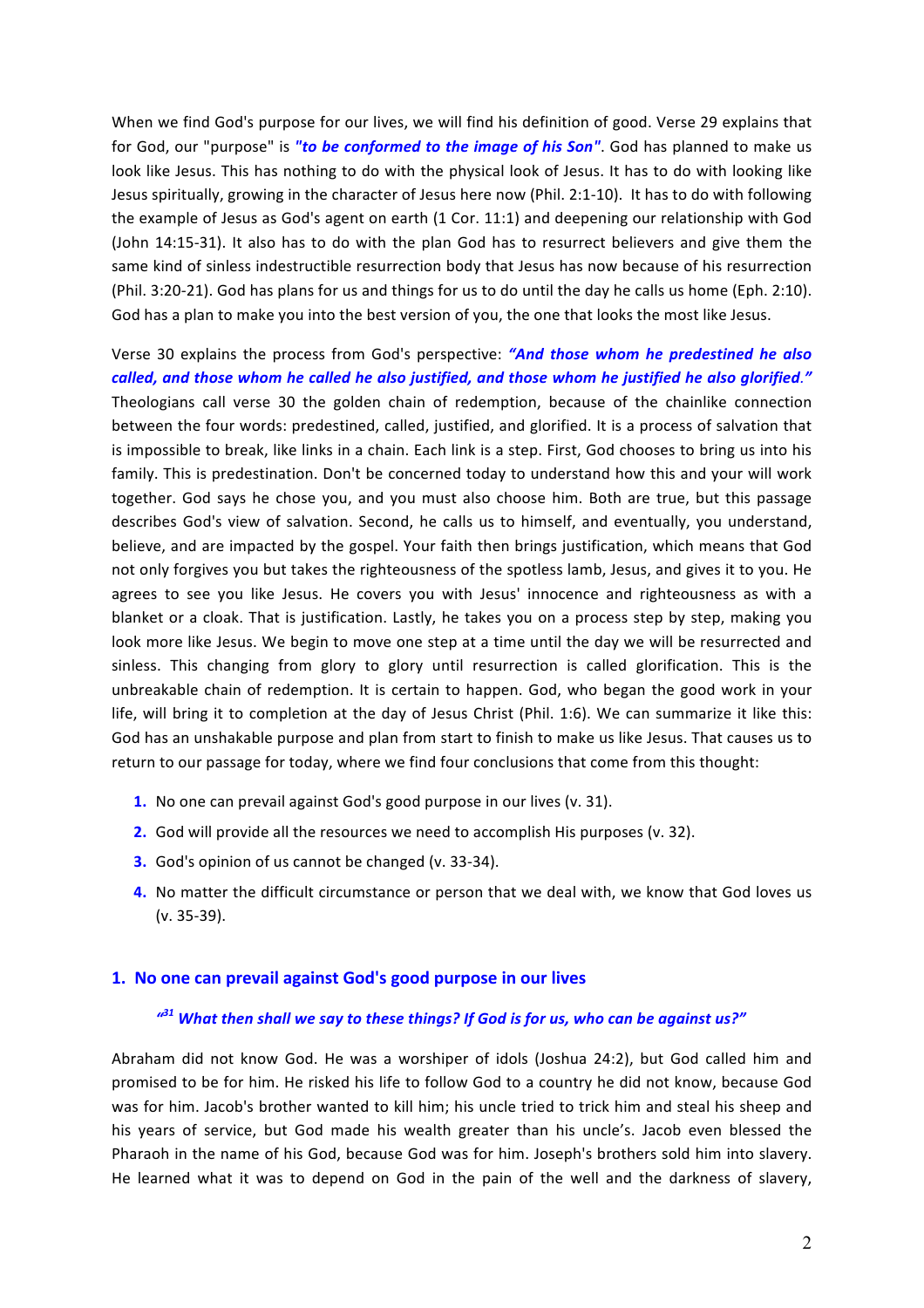because God was for him. Joseph was falsely accused, but he learned to honor God above anything else, because God was for him. He was thrown in prison and surely suffered many things, but it was in the prison that he met his connection to the Pharaoh. The worst they could do to him was bring him closer to God, because God was for him. Joseph became the prime minister of the greatest nation on earth at his time, because God was for him. Moses was abandoned as a baby to the river, but God had the daughter of Pharaoh pick him up, and he was adopted and educated in the best education of his time, because God was for him. The Egyptians who had forced the Israelites into slavery now were giving their gold and silver and begging them to leave, because God was for them. When Pharaoh tried to attack them at the Red Sea, thinking he would destroy them, God turned his attack into one of the greatest rescues of all time. What was meant to steal their faith became the very thing that would cause them to believe, because God was for them. David was trained and then persecuted by Saul. Under that pressure he wrote the beautiful Psalms we know. Not only that, Saul's harsh treatment of David made David a better King. As Saul desired to destroy David, God was using Saul to make David a better servant, because God was for David.

What about you? God has a day for you to die or maybe he will return and take us all, but until that day, he has a purpose for us. Nothing and no one can stop it from happening. The coronavirus may take some of our life, but it is only to take us to the arms of Jesus, because God is for us. Covid-19 make take our jobs, only to see us find another one or to see God miraculously provide for us, because God is for us. The coronavirus may cause your boss to shout at you, your spouse to hate you, your children to rebel against you, your employees lie to you, your best friends to betray you, but none of this cannot prevail against you. It will all serve to make you more like Jesus, because God is for us. The difficult people in your life give you a chance to grow spiritually in Christ. Through your trials, you learn who God is. You see him work. You can pray and watch God transform you and others. You are a child of God. If you are passing through a hard time, it is only for one reason. It is to make us more like Jesus. If God is for us, who can be against us? No one can succeed. He will turn it for our good.

#### **2.** God will provide all the resources we need to accomplish His purposes

## <sup> $d^{22}$ </sup> He who did not spare his own Son but gave up for us all, how will he not also with him *graciously give us all things?"*

This is called a greater to lesser logic. If God gave us the greater gift, Jesus' death and resurrection on our behalf, why would he hold back the smaller, lesser things we need? One time when we were living on the Amazon river, we woke up on a Saturday and both my wife and I felt we needed to take food to some Colombian missionaries. The interesting thing is that we had not discussed it. It was in our separate prayer times that we both just knew that we needed to give them food. We were acquaintances with these missionaries, not close friends. We went to the store and bought groceries. We drove to the jungle camp where they lived. When we arrived and brought the groceries toward their house, they began to cry. One of these young adult ladies began to weep, saying thank you God, thank you God. The others were amazed. They had not eaten for two days. They had run out of money and food. They said, "God must want us to fast and pray for the work here, that is why we do not have money or food." They had not called or told anyone. They just prayed.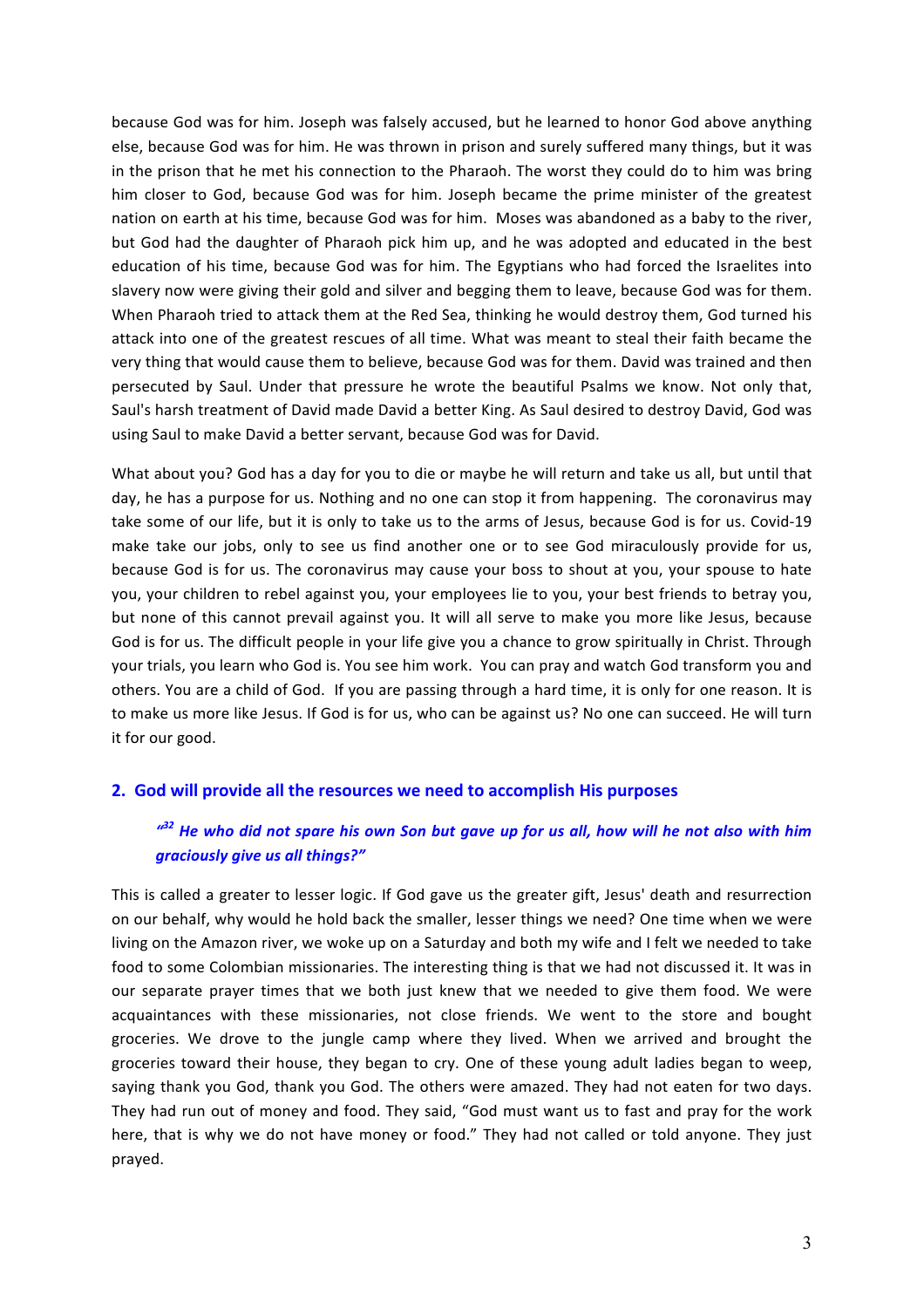What about you? Do you doubt that God can provide for you? Now is the time to pray. Now is the time to see God act. Believe, and you will see the provision of God. God is trying to make you like Jesus and he will give you whatever you need to be like him.

## **3.** God's opinion of us cannot be changed

<sup> $433$ </sup> Who shall bring any charge against God's elect? It is God who justifies.<sup>34</sup> Who is to *condemn?* Christ Jesus is the one who died—more than that, who was raised—who is at the right hand of God, who indeed is interceding for us."

Many of us come from countries where they fear evil spirits. People fear that God will punish them for their sins. In the Bible, people feared that Satan would stir up God against them, but God has justified us. He has changed the game. He does not punish Christians; he disciplines them. He uses pain and problems to change us. He may discipline us, in love, bringing all kinds of things into our lives, because he wants us to look more like Jesus. But in all these things, our sins cannot cancel our spiritual adoption into his family. We are God's kids. It is God who justifies. We may lose that sense of closeness with God, but we will never lose our status before him. We cannot be condemned on the day of judgment.

But there is more to learn here. Why do we care so much what others think of us? There are many reasons. We live in a world where when marriage gets difficult, people abandon each other. When the spouse gets unattractive, loses their job or gets sick, it is common to hear of people leaving their spouses. People reject other people for any and every reason. The world is cruel. It is easy to believe that people are more faithful to their favorite sports teams, TV shows, and restaurant chains than we are to our own friends and family. Rejection is common. Therefore, many people fear to let people into their lives. They fear that once other people know them, they will be rejected.

Still, others look for ways to be honored, loved and appreciated. They look for projects to be involved in. They hunt for popular charities to give to. They search out causes to support that make them feel good about themselves. If I support the ........... movement, then I will be accepted, loved and respected. If I eat vegan food, use essential oils, and exercise in certain ways, then others will think I am a good person. If I defend animal' rights, fight global warming or cheer for Real Madrid, then people will think I am cool. That is why we need likes on social media. We need the approval of others. 

Some of these things might be good or at least not wrong in and of themselves, but when these things become ways to get our sense of self-esteem or ways get others to cheer for our goodness, they will create prison for us. Then we will begin to hide who we really are. We might try and cover our feelings of inadequacy. When we do this we let the ever-changing opinions of the world control us by whatever they think of us. What if they disagree with you? What if they don't like how you look/act/talk/believe on social media? What if they are not impressed by our achievements or your good works? How should we react?

We should know that there is an opinion that never changes about us. What charge can they bring against you if God declares you righteous? Who can condemn you for your faith if God approves of it? Who can call you a bad person for your convictions? Who can control you through their opinions?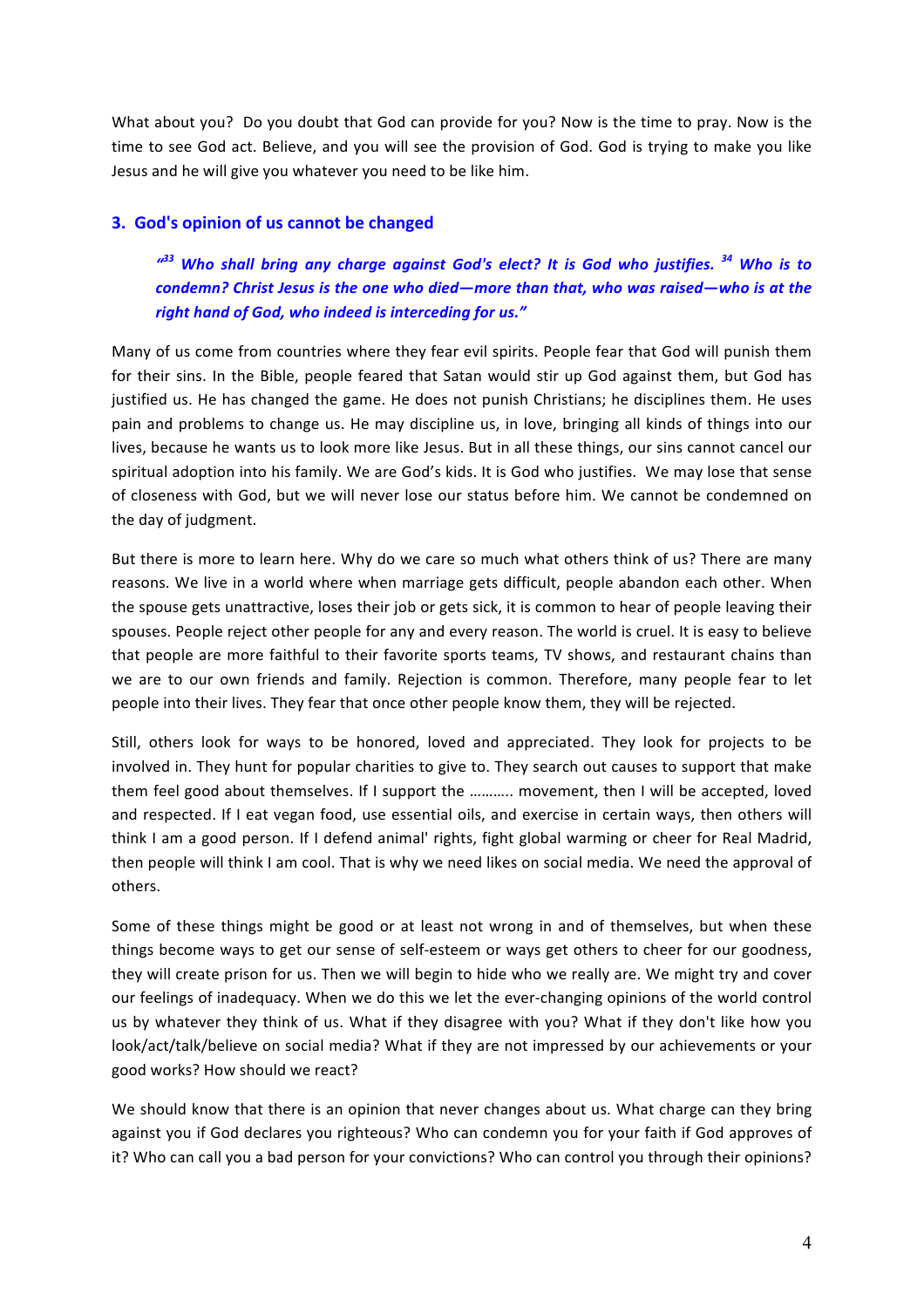God's opinion is all that matters. Stop finding your value in the opinion of others who love you one day and ignore you the next. You are his child and he loves you. Nothing can change that fact.

## **4.** No matter the difficult circumstance or person that we deal with, we know that God loves us

<sup>435</sup> Who shall separate us from the love of Christ? Shall tribulation, or distress, or *persecution, or famine, or nakedness, or danger, or sword?* <sup>36</sup> As it is written, "For your sake *we are being killed all the day long; we are regarded as sheep to be slaughtered.* <sup>37</sup> No, in all *these things we are more than conquerors through him who loved us.* <sup>38</sup> For I am sure that *neither death nor life, nor angels nor rulers, nor things present nor things to come, nor powers,* <sup>39</sup> nor height nor depth, nor anything else in all creation, will be able to separate us from the love of God in Christ Jesus our Lord."

The opening question of verse 35, "Who shall separate us from the love of Christ?" is often misunderstood. My experience has been that sometimes in church, we read and say certain parts of the Bible so much that we really don't understand them. This is a good example. In our day, no person asks their friend, "Who or what can separate you from the love of your spouse?" We do not talk exactly like that. We would say, "What person or circumstance could ever cause your spouse to stop loving you?" That is the question the Apostle is asking. He is saying, "What person or circumstance could ever cause God to stop loving you?" How would you know that he stopped loving you? What would be the sign? If God made us Christians, his children to go through tribulation, or distress, or persecution, or famine, or nakedness, or danger, or sword, or the coronavirus, or the death of a friend or family member, would that mean he does not love us? The world wants a God who is here to support our agenda. They believe that God is there to serve their purposes of health, wealth, and happiness here and now. People mistakenly believe that when everything goes their way, Jesus loves them. When they go through a painful or difficult time, He must not love them or worse; He must not even exist.

But God showed his love on the cross. He gave his best. He explains to us that we are in the process of becoming like Jesus. We need to understand God's purposes and also that all these difficult things are God's instruments to accomplish his purposes in our life. When we face **tribulation**, it only purifies our faith, builds our strength, and brings us closer to God. When we are emotionally **distressed**, it only causes God to draw near to our broken hearts. When we are in a famine, we know that God will provide. If he chooses to leave us hungry for some good reason, we can say with Paul that we know what it is to be hungry, and we can do all things through Christ who gives us strength (Phil. 4:11-13). If we were to be so poor to the point of nakedness, which means the lack of cool, expensive or popular brand clothes, we would still have the clothes that count the most, because God in his great love has clothed us with the very righteousness of his Son. If we are in some **danger**, we must remember that the very hairs on our heads are counted, and even the death of a bird must be allowed by God, so why do we fear what will happen to us? If we are **persecuted**, spoken badly about, cursed, and shamed for the sake of Jesus, great is our reward in heaven. **Tribulation, distress, persecution, famine, nakedness, danger, sword,** do not mean that God has stopped loving us. <sup>1437</sup> No, in all these things we are more than conquerors through him who loved **us**.<sup>*"*</sup> We conquer in and through the battle *because* he loves us.